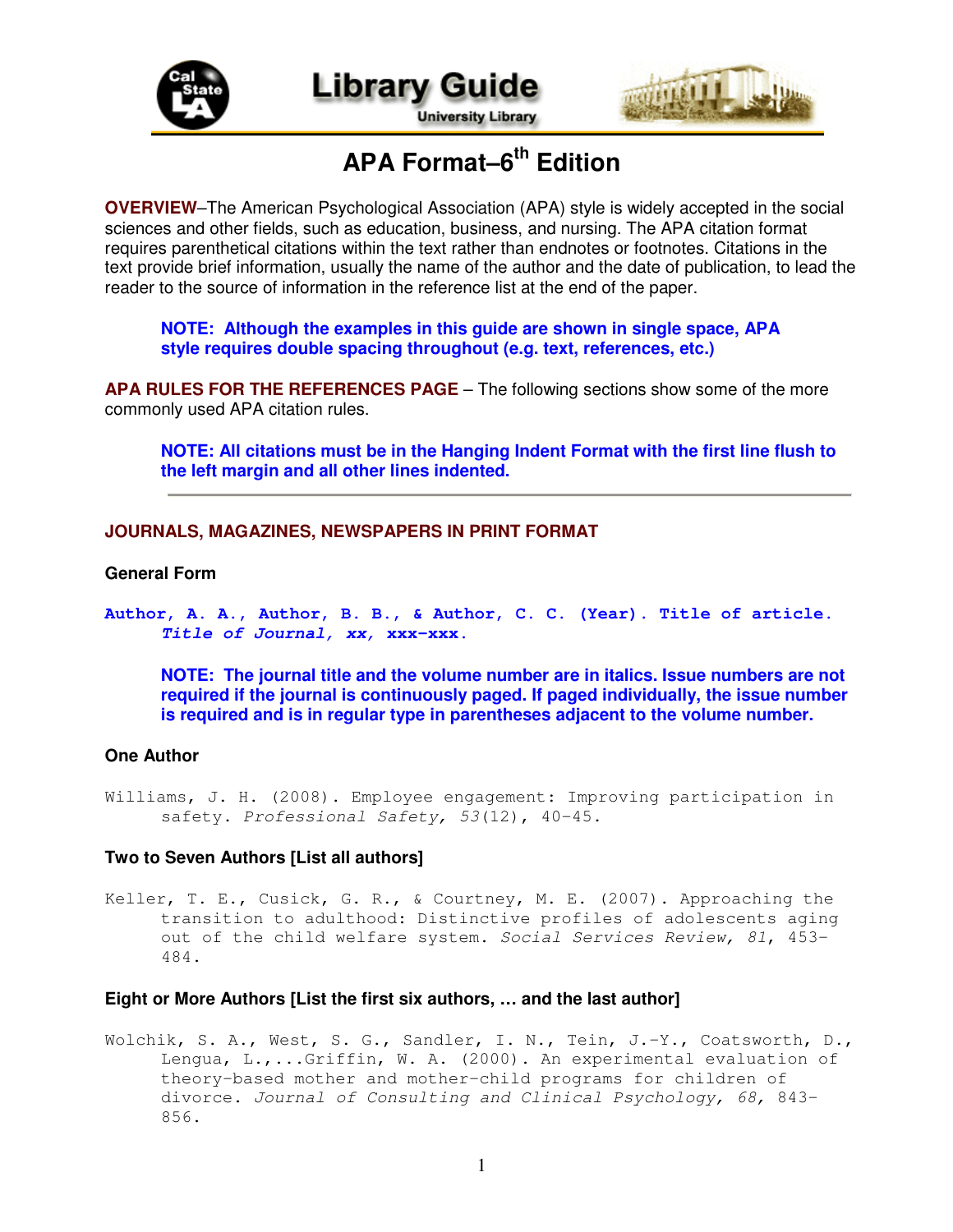## **Magazine Article**

Mathews, J., Berrett, D., & Brillman, D. (2005, May 16). Other winning equations. *Newsweek, 145*(20), 58-59.

#### **Newspaper Article with No Author and Discontinuous Pages**

Generic Prozac debuts. (2001, August 3). *The Washington Post,* pp. E1, E4.

## **BOOKS, CHAPTERS IN BOOKS, REPORTS, ETC.**

# **General Form**

**Author, A. A. (Year).** *Title of work***. Location: Publisher.**

#### **One Author**

Alexie, S. (1992). *The business of fancydancing: Stories and poems.* Brooklyn, NY: Hang Loose Press.

## **Corporate Author with an Edition and Published by the Corporate Author**

American Psychiatric Association. (1994). *Diagnostic and statistical manual of mental disorders* (4th ed.). Washington, DC: Author.

#### **Anonymous Author**

#### **Chapter in a Book**

Booth-LaForce, C., & Kerns, K. A. (2009). Child-parent attachment relationships, peer relationships, and peer-group functioning. In K. H. Rubin, W. M. Bukowski, & B. Laursen (Eds.), *Handbook of peer interactions, relationships, and groups* (pp. 490-507). New York, NY: Guilford Press.

# **ERIC Document**

Shyyan, V., Thurlow, M., & Liu, K. (2005). *Student perceptions of instructional strategies: Voices of English language learners with disabilities.* Minneapolis, MN: National Center on Educational Outcomes, University of Minnesota. Retrieved from the ERIC database.(ED495903)

*Dorland's illustrated medical dictionary* (31 st ed.). (2007). Philadelphia, PA: Saunders.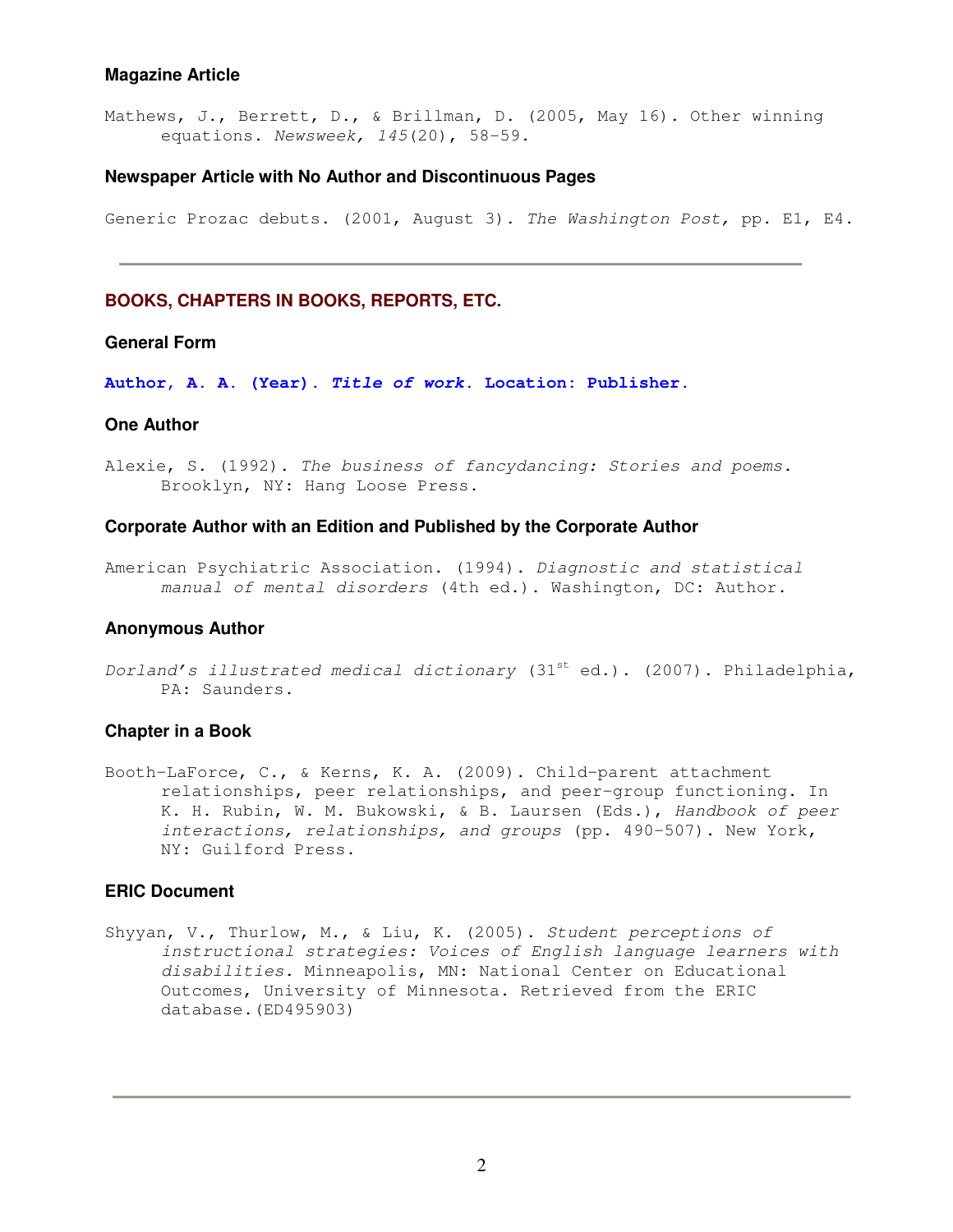#### **ONLINE JOURNALS, MAGAZINES, NEWSPAPERS**

## **General Format - Databases**

**Author, A. A., Author, B. B., & Author, C. C. (Year). Title of article.** *Name of Journal, xx,* **xxx-xxx. doi:xxxxxxxxxx**

### **Article Retrieved from an Online Database**

**NOTE: Use the article's DOI (Digital Object Identifier), the unique code given by the publisher to a specific article.**

Senior, B., & Swailes, S. (2007). Inside management teams: Developing a teamwork survey instrument. *British Journal of Management, 18,* 138- 153. doi:10.1111/j.1467-8551.2006.00507.x

**NOTE: Use the journal's home page URL (or web address) if there is no DOI. This may require a web search to locate the journal's home page. There is no period at the end of web address. Break a long URL before the punctuation.**

Koo, D. J., Chitwoode, D. D., & Sanchez, J. (2008). Violent victimization and the routine activities/lifestyle of active drug users. *Journal of Drug Issues, 38,* 1105-1137. Retrieved from http://www2 .criminology.fsu.edu/~jdi/

#### **Article from an Online Magazine**

Lodewijkx, H. F. M. (2001, May 23). Individual-group continuity in cooperation and competition under varying communication conditions. *Current Issues in Social Psychology, 6*(12), 166-182. Retrieved from http://www.uiowa.edu/~grpproc/crisp/crisp.6.12.htm

# **OTHER ONLINE RESOURCES**

# **General Form**

#### **Author, A. A. (Year).** *Title of work.* **Retrieved from web address**

#### **Online Report from a Nongovernmental Organization**

Kenney, G. M., Cook, A., & Pelletier, J. (2009). *Prospects for reducing uninsured rates among children: How much can premium assistance programs help?* Retrieved from Urban Institute website: http:// www.urban.org/url.cfm?ID=411823

## **Online Report with No Author Identified and No Date**

*GVU's 10th WWW user survey.* (n.d.). Retrieved from http://www .cc.gatech.edu/user\_surveys/survey-1998-10/